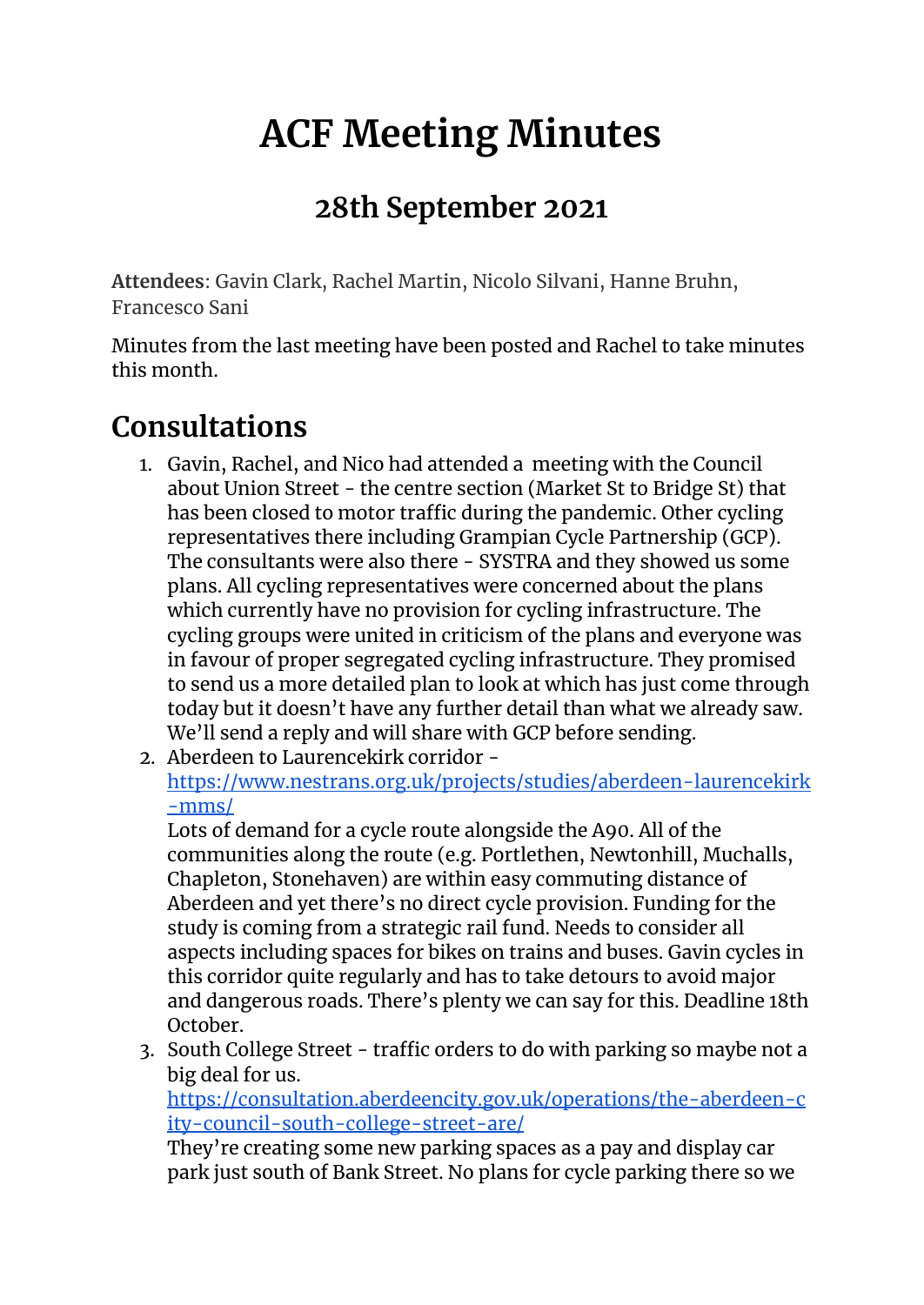could include this in a response. Nico suggests this <https://www.cyclehoop.com/product/racks/car-bike-port/> . The parking is very cheap too. On the opposite side of the road, in front of the arches, some of that will become restricted parking - loading bays and maximum 1 hour parking. Footpaths on this side may need physical protection for car parking. Nico asked about when South College Street work was to begin as we thought it was late summer.

- 4. Hanne is joining a Sustrans meeting on 11th October where they'll explain their National route and how they've put stickers over signs on the parts that they no longer consider fit for purpose. There'll be opportunities in that meeting to suggest new routes in place of old ones. Rachel mentioned Crown Street as not being a good route to connect Deeside Way with the city centre. It's up and down hills and not very attractive. Gavin suggested a route near Dunnottar could be relatively easy to fix where only a short section is missing.
- 5. Nico shared a LinkedIn survey about spaces for people measures [https://www.linkedin.com/posts/activity-6848592555001569280-I6](https://www.linkedin.com/posts/activity-6848592555001569280-I6Kb/) [Kb/](https://www.linkedin.com/posts/activity-6848592555001569280-I6Kb/)

## **Campaigns**

The no idling banner has gone off to Stonehaven where it will be at Arduthie Primary School. Have also had a request from Charlie to put it up on the seafront where people sit in cars with vehicle engines running.

Make Aberdeen Accessible campaign is closed to new entries and the map is available on the website. If you click on a pin you get a photo of the barrier [https://aberdeencycleforum.org.uk/2021/09/09/on-elite-vs-everyday-cycling-ap](https://aberdeencycleforum.org.uk/2021/09/09/on-elite-vs-everyday-cycling-approaching-deadline-for-the-make-aberdeen-accessible-campaign/) [proaching-deadline-for-the-make-aberdeen-accessible-campaign/](https://aberdeencycleforum.org.uk/2021/09/09/on-elite-vs-everyday-cycling-approaching-deadline-for-the-make-aberdeen-accessible-campaign/)

Get a suitable contact from each council and send them a link to the map to show the problems highlighted in their area. If we get no response then we might follow up again after 6-8 weeks. If we still get no action then we might try to get press interest. Hanne went past Countesswells where they've put a deadend sign up except for cycles. Hanne also suggested community councils as one way to put pressure on Councils. Also we need to emphaise that this isn't all the barriers - just a sample submitted to us.

Art work commissioning investigation is underway. We're looking into using a wall under Great Southern Road on Deeside Way. If it's too expensive we may be able to find volunteers and then we only have the paint to buy. We could make it a competition or open it to students from Grey School of Art if it's too expensive to commission an artist. Maintenance classes are still a good idea but we will do one thing at a time. Hanne got a quote for a cycle counter for £5000 - £6000. Could put it on Deeside Way or A944 or wherever leisure and commuter cyclists go. <https://traffictechnology.co.uk/>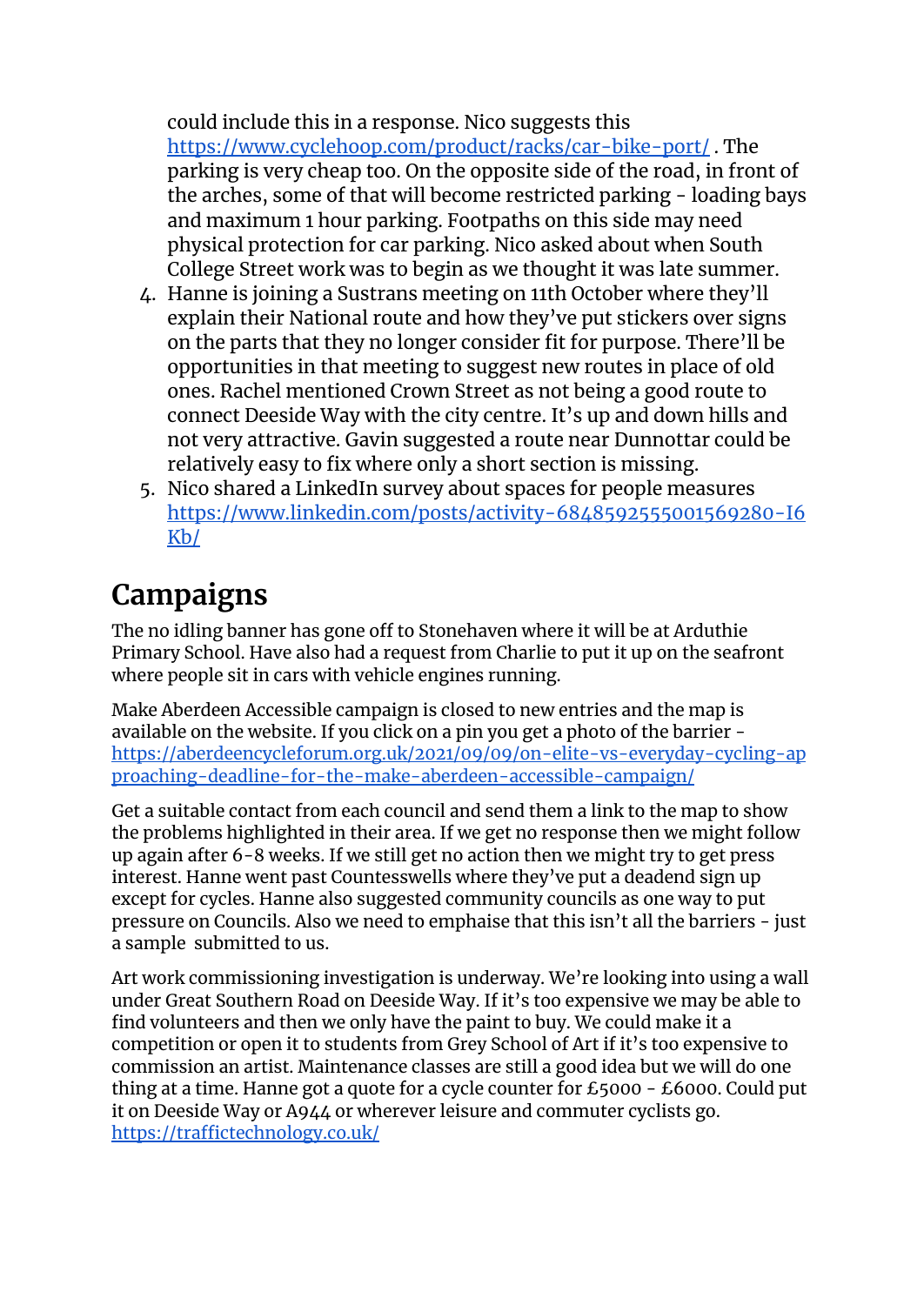Gavin thought this was a great idea but really something the Council should do. Even if we were to fund it we'd be reliant on them to install it and there could be issues over future maintenance. Perhaps we should suggest it to them for use of e.g CWSS funding (Cycling, Walking & Safer Streets).

### **Other events & activities**

The COP26 in Glasgow is coming up and Friends of the Earth (FoE) and Aberdeen Climate Actions (ACA) are organising a rally for October 23 and we've been invited to speak at it. We've also been approached by Pedal on Parliament (PoP) who are organising a ride in Glasgow and are encouraging feeder rides from all over the country to Glasgow. Will take two days to get to Glasgow from Aberdeen - 160 miles. It's also November so it could be wet and windy. Will also need accommodation in Glasgow. We invited members in the last newsletter and one person emailed back so far and was interested in cycling there so we could see a few people doing it.

## **Any other business**

Francesco was cycling in the Schoolhill area recently and had an incident with an aggressive motorist who did a close pass then went through a red light and blocked him from entering the advanced stop lane for cyclists. He didn't report the motorist to the police but was shaken by the incident. Gavin suggested getting a cheap camera that can then be used to report to the police. Back camera light

<https://cycliq.com/support/ce601/help/power-issues/> You can also get driver speeds - <https://github.com/BerkshireCar/SpeederBot>

Noted that as part of the Scottish Government SNP-Green Party deal there is a commitment on the Police to set up a one-year trial of a reporting system for "dash cam" footage.

Tour of Britain - was fantastic. It was over quickly. They went really fast. Gavin went to the top of Cairn O'Mount. Nico was at the beach where they stopped. Getabout had stalls which were interesting. The tarmac was perfect for the professional cyclists. Next year the tour starts in Aberdeen so we'll have the first stage. Rachel was not interested and felt that races like these make cycling look like a sport that's just for athletes. It makes it look less accessible for regular people.

Fancy women on bikes campaign for next summer? [https://theedinburghreporter.co.uk/2021/09/join-in-the-2021-fancy-wom](https://theedinburghreporter.co.uk/2021/09/join-in-the-2021-fancy-womens-bike-ride/) [ens-bike-ride/](https://theedinburghreporter.co.uk/2021/09/join-in-the-2021-fancy-womens-bike-ride/)

Nico is leaving Aberdeen in the next few months and heading to Oslo. We'll look into planning a social get together for October or November.